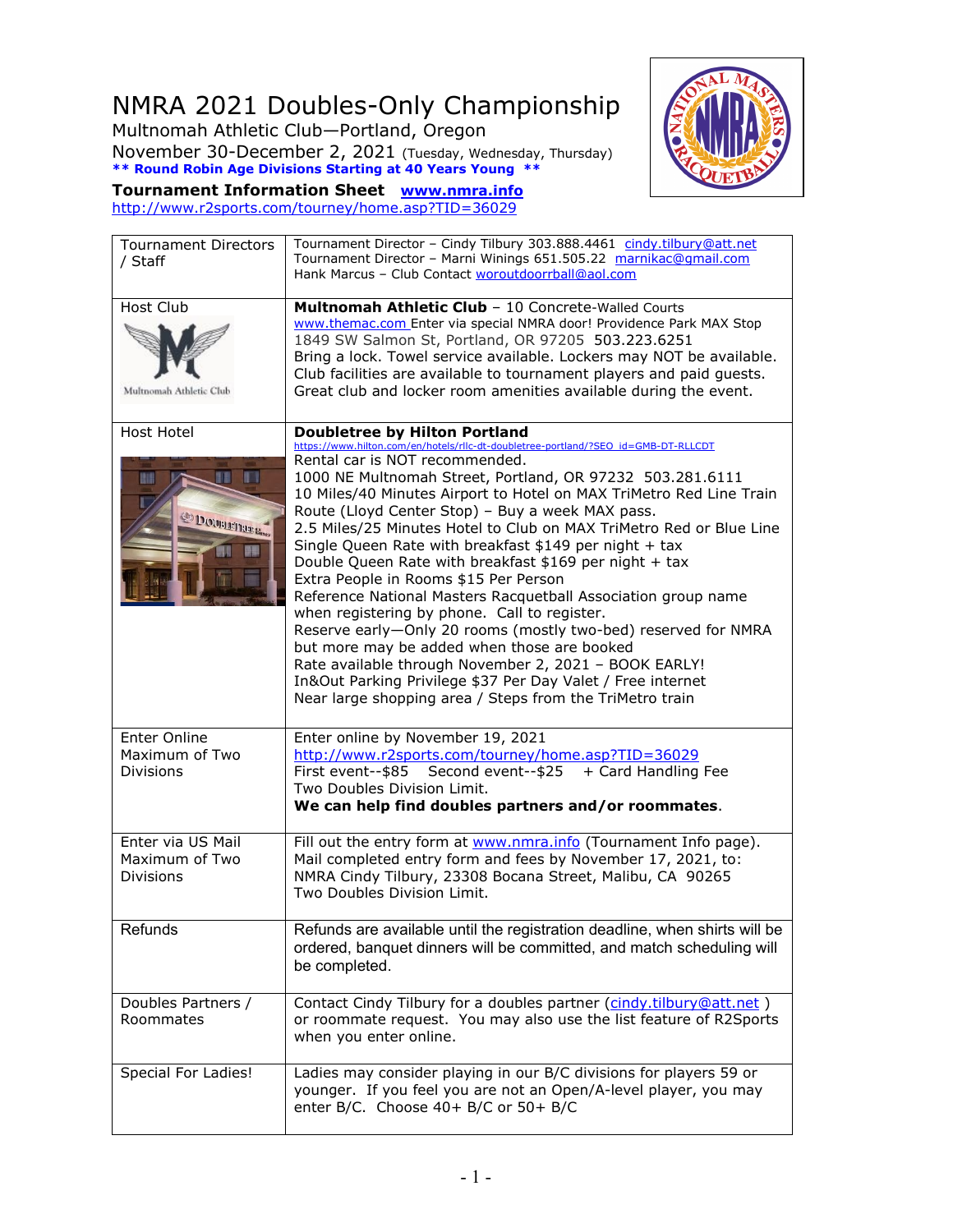| Nearest Airport                                                      | Portland International (PDX)<br>7000 NE Airport Way, Portland, OR 97218<br>10 Miles via Car / 40 Minutes By MAX Red Line<br>Train info: https://www.flypdx.com/GroundTransportation/TriMet                                                                                                                                                                                                     |
|----------------------------------------------------------------------|------------------------------------------------------------------------------------------------------------------------------------------------------------------------------------------------------------------------------------------------------------------------------------------------------------------------------------------------------------------------------------------------|
|                                                                      | Book flights at www.flypdx.com                                                                                                                                                                                                                                                                                                                                                                 |
| Airlines Flying Into<br><b>PDX</b>                                   | All major airlines fly into PDX.                                                                                                                                                                                                                                                                                                                                                               |
| Alternate Airport                                                    | None recommended. Seattle-Tacoma International Airport 3 Hours                                                                                                                                                                                                                                                                                                                                 |
| Airport Taxi / Shuttle<br>Ground<br>Transportation at PDX            | Shuttles are not provided by the hotel. MAX train is recommended<br>(see above). Uber/Lyft are good options. Rental car is not<br>recommended due to limited/expensive parking options at club and<br>hotel.                                                                                                                                                                                   |
| Shuttle From Hotel to<br>Club                                        | 2.5 Miles or 25 Minutes by Train<br>The Doubletree by Hilton Portland is on the MAX Red or Blue Line<br>Lloyd Center train stop and that is the method of transportation<br>between the hotel and the Multnomah Athletic Club.<br>Buying a MAX multi-day train pass is recommended.                                                                                                            |
| Directions From PDX<br>Airport to Host Hotel                         | 10 Miles or 40 Minutes By Train<br>Take the MAX train Red Line to the Lloyd Center Stop<br>Walk about a block north                                                                                                                                                                                                                                                                            |
| Directions From Host<br>Hotel to Multnomah<br><b>Athletic Center</b> | 4 Miles or 25 Minutes by Train<br>Walk south about a block to Lloyd Center MAX stop<br>Take MAX Red Line toward Beaverton & City Center or Blue Line<br>toward Hillsboro<br>Ride for Eight Stops to Providence Park<br>Walk half a block to Multnomah Athletic Club - Special NMRA Door!                                                                                                       |
| Parking at Host Club                                                 | Limited / Expensive. Don't do it. Ride the train.                                                                                                                                                                                                                                                                                                                                              |
| Tournament Check-In<br>Player Meet and<br>Greet at Multnomah         | Monday, November 29, 2021, 5 pm to 8 pm, near courts<br>Complimentary reception with beverages and hors d'oeuvres<br>Pick up tournament souvenir, play schedules, etc. and socialize.<br>Identical Player Meetings about 5:30 pm and 7:00 pm to review<br>procedures and answer questions<br>It is STRONGLY recommended for NMRA first-timers but everyone is<br>invited                       |
| Play Begins / Ends                                                   | Starts at 8 am every day.<br>Ends by 10 pm Tuesday and Wednesday<br>Ends around 5 pm Thursday before banquet at the Doubletree<br>Every division plays every day (Tuesday through Thursday)<br>Please show consideration for all players and remember that we play<br>every bracket every day of the event. Schedule your travel<br>arrangements accordingly. Sign-in is required at the club. |
| <b>Practice Courts</b>                                               | A few courts will be available free of charge November 29, 2021 for<br>practice, before registration begins                                                                                                                                                                                                                                                                                    |
| <b>Tournament Ball</b>                                               | Penn Green is the official ball of the NMRA.                                                                                                                                                                                                                                                                                                                                                   |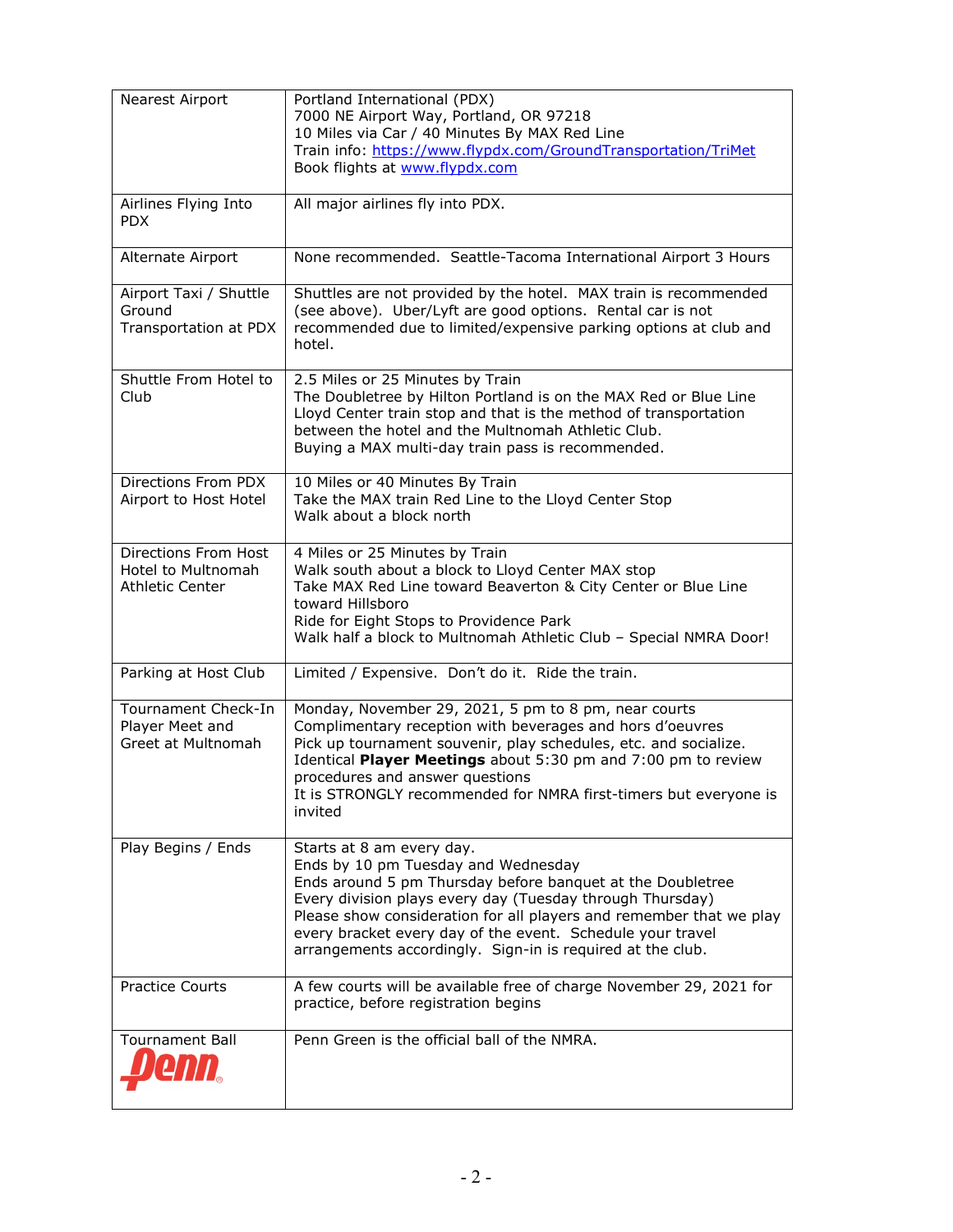| <b>Tournament Scoring</b>                                 | All round robins, self-refereed matches. Every division will play two<br>games to 15. Larger "pool play" divisions will have Thursday playoff<br>matches. Playoff format will be two games to 15, tiebreaker to 11 if<br>needed. Bonus points are awarded for winning games (2 per game)<br>and the match (4). Ties will split the extra four match points.<br>Points are automatically calculated by the R2sports tournament<br>software. When any team or player must forfeit, average scores will<br>be used to determine final results of the division or pool. If a forfeit<br>occurs during a match, the opposing team or player will be awarded<br>points required to finish the match. USAR amateur rules will be<br>used. |
|-----------------------------------------------------------|------------------------------------------------------------------------------------------------------------------------------------------------------------------------------------------------------------------------------------------------------------------------------------------------------------------------------------------------------------------------------------------------------------------------------------------------------------------------------------------------------------------------------------------------------------------------------------------------------------------------------------------------------------------------------------------------------------------------------------|
| Appeals                                                   | The NMRA has a rules committee that can be used by the players to<br>submit an appeal on a rule or issue that arises during the event.<br>The decision of the rules committee is final and binding on all parties<br>concerned.                                                                                                                                                                                                                                                                                                                                                                                                                                                                                                    |
| Eligibility                                               | USAR-sanctioned; Current USAR membership is required to<br>participate. Your membership must be valid through the last day of<br>the tournament. Entries will not be accepted without payment for<br>USAR membership. USAR membership is available at www.usra.org.<br>NMRA membership is required for all EXCEPT players who are<br>playing in their FIRST NMRA event. Special recognition for first-time<br>players and new NMRA members.                                                                                                                                                                                                                                                                                        |
| <b>Tournament Awards</b>                                  | NMRA medals will be awarded to First through Fourth place winners<br>for each age division, no matter how many players are signed up for<br>each division. Combined divisions will be awarded medals based on<br>separate age divisions. You must complete all matches in a division<br>to be awarded the medal.                                                                                                                                                                                                                                                                                                                                                                                                                   |
| Morning Hospitality                                       | Breakfast is available at the hotel for hotel guests.<br>Light fruit and drinks available at the Multnomah Athletic Club.                                                                                                                                                                                                                                                                                                                                                                                                                                                                                                                                                                                                          |
| Lunch                                                     | Lunch is served at the Multnomah Athletic Club from about noon to 2<br>pm; you may need to present your tournament pass or bag tag.                                                                                                                                                                                                                                                                                                                                                                                                                                                                                                                                                                                                |
| <b>Evening Hospitality</b><br>on Tuesday and<br>Wednesday | Not a substitute for dinner. Hospitality will be served at the<br>Multnomah Athletic Club about 5 pm. You may need to present your<br>tournament pass or bag tag.                                                                                                                                                                                                                                                                                                                                                                                                                                                                                                                                                                  |
| Banquet on Thursday<br>Night, December 2                  | Doubletree by Hilton Portland Ballroom Area (Host Hotel)<br>Included in your entry fee. Guests are invited for \$50, or \$70 for<br>food all week in addition to the banquet. Cash bar at 6:00 pm;<br>Dinner and program from 7 to about 9 pm                                                                                                                                                                                                                                                                                                                                                                                                                                                                                      |
| <b>Local Activities</b>                                   | https://www.tripadvisor.com/Attractions-g52024-Activities-<br>Portland Oregon.html                                                                                                                                                                                                                                                                                                                                                                                                                                                                                                                                                                                                                                                 |
| Sights to See                                             | In addition to the amazing downtown area and microbrews all over<br>town, consider driving east to the Columbia Gorge. Please see the<br>separate sheet for a long list of Oregon places to visit and things to<br>do.                                                                                                                                                                                                                                                                                                                                                                                                                                                                                                             |
| Average Temperature                                       | December - High 46° F - Low 37° F<br>Average December Precipitation 6.1 Inches                                                                                                                                                                                                                                                                                                                                                                                                                                                                                                                                                                                                                                                     |
| Altitude                                                  | 50 Feet Above Sea Level; 100 Miles From the Pacific Ocean                                                                                                                                                                                                                                                                                                                                                                                                                                                                                                                                                                                                                                                                          |